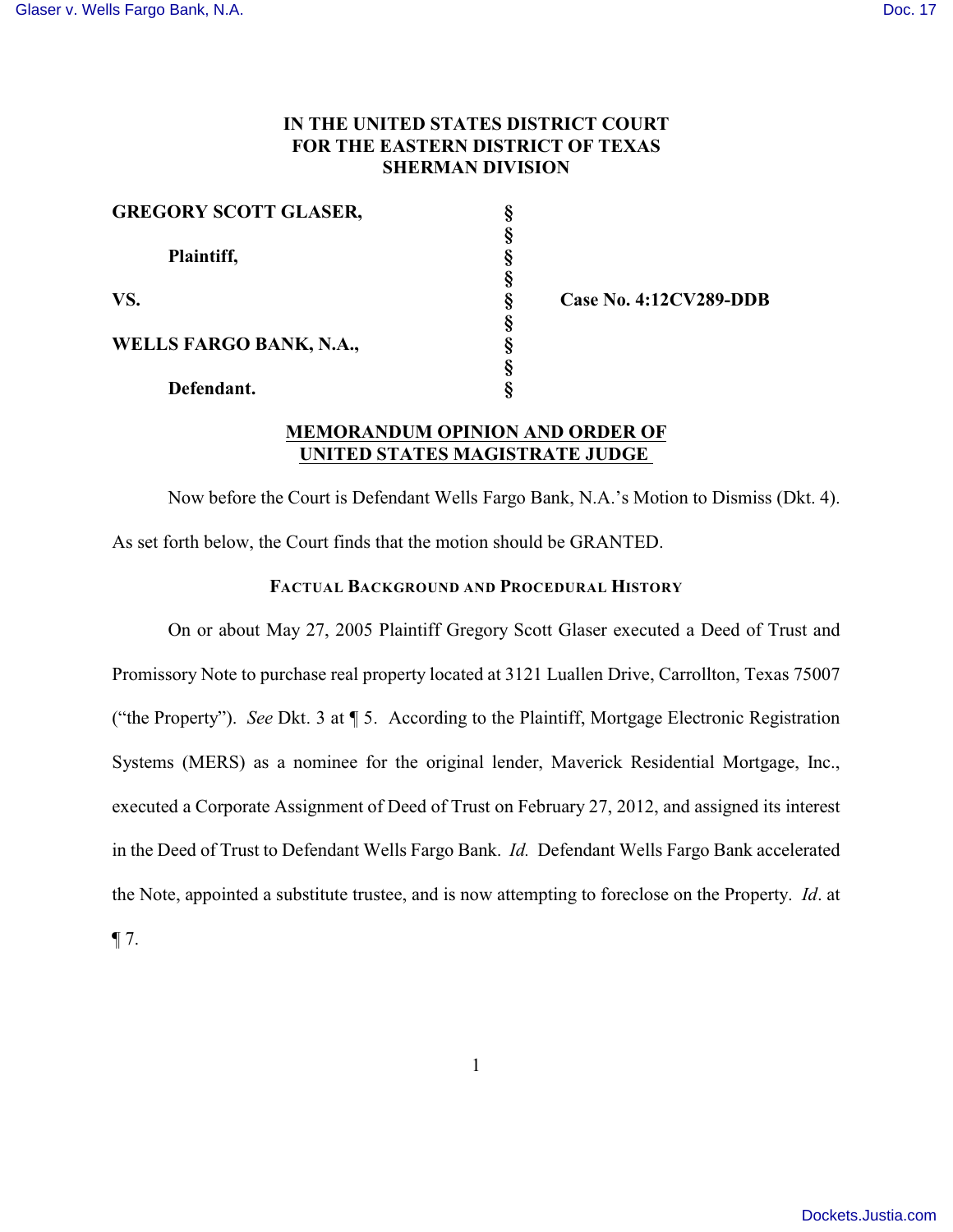On April 27, 2012 Plaintiff filed suit in the 431<sup>st</sup> Judicial District of Denton County, Texas, and, on May 11, 2012, the matter was removed to this Court. *See* Dkt. 3 and 1.

Plaintiff's state court petition – which has not been amended since removal – lists the following causes of action: (1) violations of the Texas Civil Practices and Remedies code; and (2) violations of the Texas Finance Code and Texas Debt Collection Act. *See* Dkt. 3. Plaintiff also seeks an accounting of all transactions on his mortgage loan and an injunction to prevent foreclosure of the Property. *Id.*

Defendant filed a motion to dismiss, seeking to dismiss Plaintiff's claims. *See* Dkt. 4. Defendant first argues that the Plaintiff lacks standing to challenge any assignments of the Deed of Trust, because the Plaintiff is not a party to or beneficiary of those assignments. *Id.* Next, Defendant contends Plaintiff has failed to state a claim under the Texas Civil Practice and Remedies Code and Texas Debt Collection Act, and failed to state a claim for injunctive relief and accounting. Plaintiff filed a response in opposition, claiming Defendant Wells Fargo still lacks authority to foreclose on the Note. *See* Dkt. 5.

After this case was referred to the undersigned by consent of the parties, the Court entered an order giving Plaintiff until September 12, 2012 to address any deficiencies raised by Defendant's motion to dismiss. *See* Dkt. 14. As noted by Defendant's November 20, 2012 Notice, Plaintiff has not amended his complaint or otherwise cured the deficiencies raised by Defendant in its motion. *See* Dkt. 16. The Court thus addresses the complaint before it.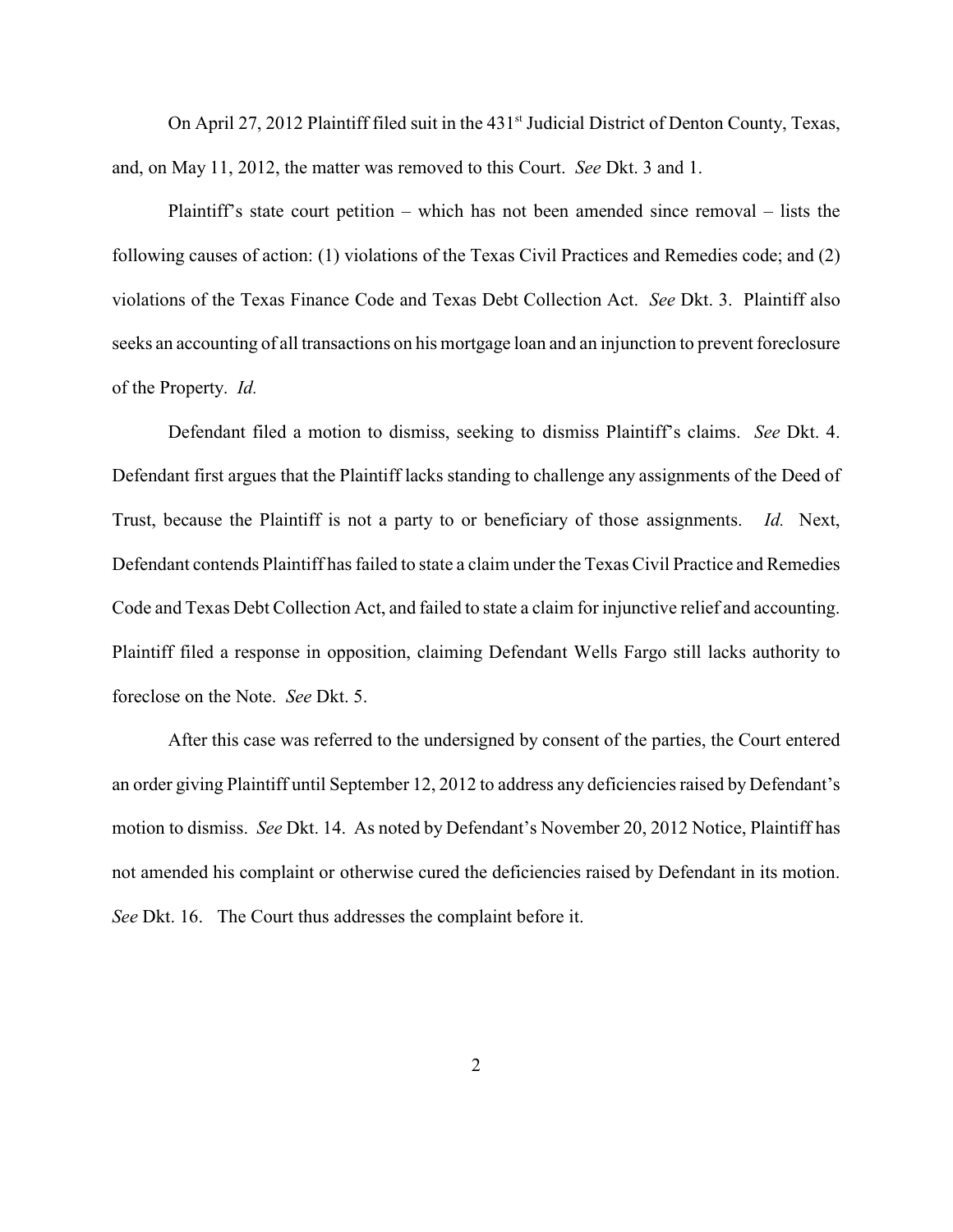#### **STANDARD FOR MOTION TO DISMISS**

Rule 12(b)(6) of the Federal Rules of Civil Procedure provides that a party may move for dismissal of an action for failure to state a claim upon which relief can be granted. FED. R. CIV. P. 12(b)(6). The Court must accept as true all well-pleaded facts contained in the plaintiff's complaint and view them in the light most favorable to the plaintiff. *Baker v. Putnal*, 75 F.3d 190, 196 (5th Cir. 1996). A claim will survive an attack under Rule 12(b)(6) if it "may be supported by showing any set of facts consistent with the allegations in the complaint." *Bell Atlantic Corp. v. Twombly*, 550 U.S. 544, 563, 127 S. Ct. 1955, 1969, 167 L. Ed.2d 929 (2007). In other words, a claim may not be dismissed based solely on a court's supposition that the pleader is unlikely "to find evidentiary support for his allegations or prove his claim to the satisfaction of the factfinder." *Id*. at 563 n.8.

Although detailed factual allegations are not required, a plaintiff must provide the grounds of his entitlement to relief beyond mere "labels and conclusions," and "a formulaic recitation of the elements of a cause of action will not do." *Id*. at 555. The complaint must be factually suggestive, so as to "raise a right to relief above the speculative level" and into the "realm of plausible liability." *Id.* at 555, 557 n.5. "To survive a motion to dismiss, a complaint must contain sufficient factual matter, accepted as true, to 'state a claim to relief that is plausible on its face.'" *Ashcroft v. Iqbal*, 556 U.S. 662, 129 S. Ct. 1937, 1949, 173 L. Ed.2d 868 (2009), (quoting *Twombly*, 550 U.S. at 570, 127 S. Ct. 1955)). For a claim to have facial plausibility, a plaintiff must plead facts that allow the court to draw the reasonable inference that the defendant is liable for the alleged misconduct. *Gonzalez v. Kay*, 577 F.3d 600, 603 (5th Cir. 2009). Therefore, "where the well-pleaded facts do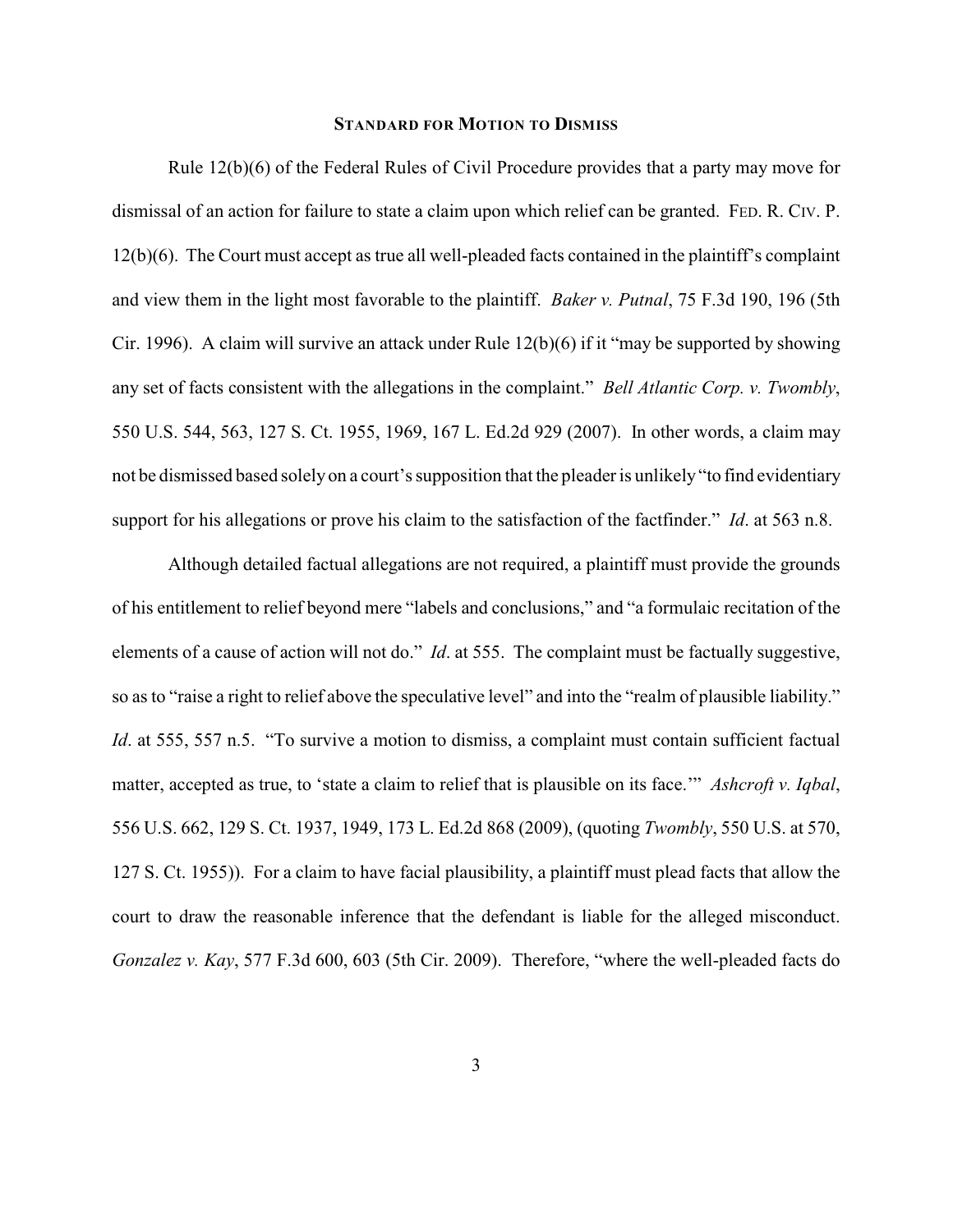not permit the court to infer more than the mere possibility of misconduct, the complaint has alleged – but it has not shown – that the pleader is entitled to relief." *Id*. (internal quotations omitted).

### **ANALYSIS**

The Court has reviewed Defendant's dismissal arguments and finds that they are well

founded and supported by applicable authority.

Plaintiff claims that Defendant filed a fraudulent lien with regard to his Property in violation

of Section 12.002 of the Civil Practice and Remedies Code. The Court finds that Plaintiff's claims

in this case regarding MERS's authority and standing as to the Note are without merit. In fact,

Plaintiff's theory has been repeatedly rejected by courts across the country, including this one.

The Deed of Trust here provides:

## TRANSFER OF RIGHTS IN THE PROPERTY

The beneficiary of this Security Instrument is MERS (solely as nominee for Lender and Lender's successors and assigns) and the successors and assigns of MERS. This Security Instrument secures to Lender: (i) the repayment of the Loan, and all renewals, extensions and modifications of the Note; (ii) the performance of Borrower's covenants and agreements under this Security Instrument and the Note. For this purpose, Borrower irrevocably grants and conveys to Trustee, in trust, with power of sale, the following described Property

Dkt. 4-2 at  $4<sup>1</sup>$ 

<sup>&</sup>lt;sup>1</sup>Although a district court may generally not go outside the complaint when considering a motion to dismiss, a court may consider documents attached to a motions to dismiss if the documents are referenced by the plaintiff's complaint and are central to the plaintiff's claims. *Scanlan v*. *Tex*as *A & M Univ.*, 343 F.3d 533, 536 (5th Cir. 2003) (citing *Collins v. Morgan Stanley Dean Witter*, 224 F.3d 496, 498-99 (5th Cir. 2000)); *see also Causey v. Sewell Cadillac-Chevrolet*, 394 F.3d 285, 288 (5th Cir. 2004). The Deed of Trust is central to Plaintiff's claims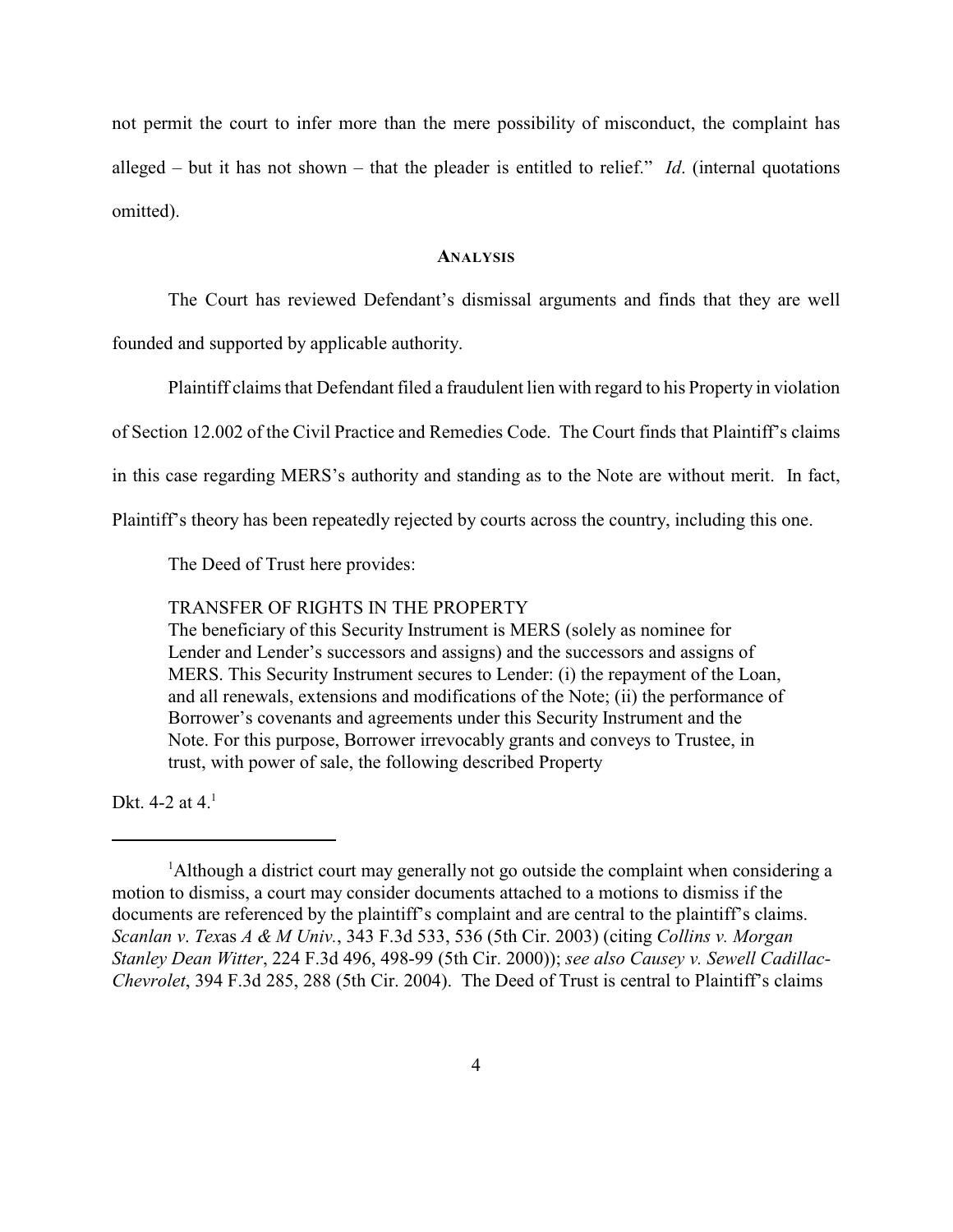Under the Texas Property Code, a mortgagee may authorize a mortgage servicer to service a mortgage and conduct a foreclosure sale. *See* TEX. PROP.CODE. ANN. § 51.0025. Here, the Deed of Trust identified MERS as the beneficiary and the nominee for the original lender and its successors and assigns. *See* Dkt. 17-2. Thus, MERS is a mortgagee under the Texas Property Code. *See* TEX. PROP. CODE ANN. § 51.0001(4). As a mortgagee, MERS could authorize another entity to service the loan and foreclose. *Allen v. Chase Home Finance, LLC*, 2011 WL 2683192, 3 (E.D. Tex. 2011). Various opinions within the Fifth Circuit have rejected Plaintiff's argument that MERS's assignment of the mortgage was invalid and, without any factual distinctions by Plaintiff here, the Court declines to re-plow well harvested ground. *See, e.g., Richardson v. CitiMortgage, Inc.*, 2010 WL 4818556, at \*5 (E.D. Tex. 2010) (rejecting the plaintiffs' attack on MERS, and noting that "[u]nder Texas law, where a deed of trust, as here, expressly provides for MERS to have the power of sale, then MERS has the power of sale") (*citing Athey v. MERS,* 314 S.W.3d 161, 166 (Tex. App. – Eastland 2010)); *Allen v. Chase Home Finance, LLC*, 2011 WL 2683192, at \*3-4 (E.D. Tex. 2011); *Anderson v. CitiMortgage, Inc.*, 2011 WL 1113494, at \*1-2 (E.D. Tex. Mar. 24, 2011); *see also Santarose v. Aurora Bank FSB,* 2010 WL 2232819, at \*5 (S.D. Tex. 2010) (rejecting the argument that MERS lacked standing to foreclose and was not a real party in interest); *Wiggington v. Bank of New York Mellon*, 2011 WL 2669071, at \*3 (N.D. Tex. Jul. 7, 2011). Similarly, courts have consistently held that a borrower does not have standing to challenge assignment from MERS to which the borrower was a non-party. *Adams v. Bank of America, N.A.*, 2011 WL 5080217, at \*4

here; therefore, the Court considers it.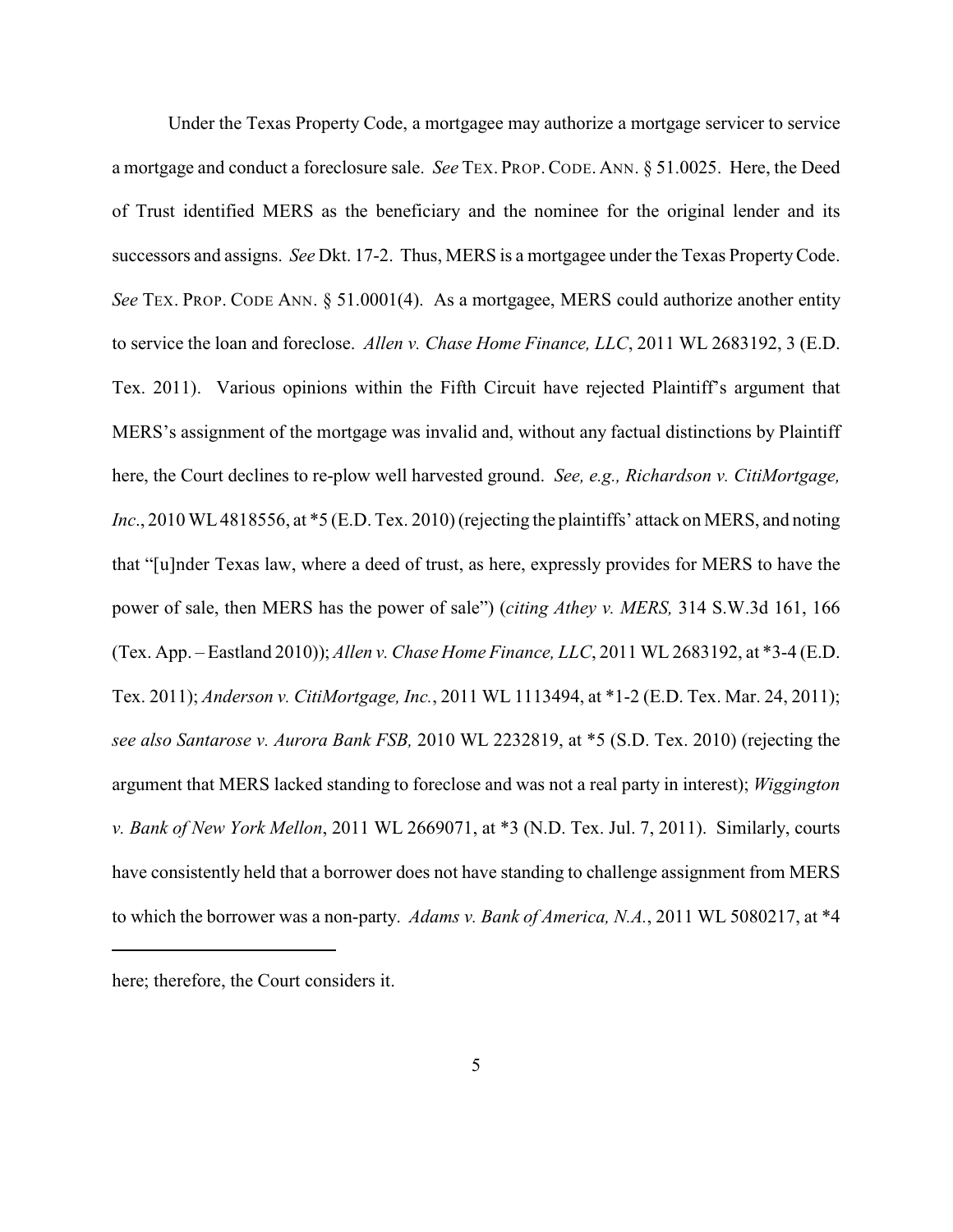(E.D. Tex. 2011); *Defranceschi v. Wells Fargo Bank, N.A.*, 2011 WL 3875338, at \*5 (N.D. Tex. 2011); *McAllister v. BAC Home Loans Servicing, LP*, 2011 WL 2200672, \*5 (E.D. Tex. 2011); *Eskridge v. Fed. Hom Loan Mortgage Corp.*, 2011 WL 2163989 (W.D. Tex. 2011) *Schieroni v. Deutsche Bank National Trust Company*, 2011 WL 3652194 (S.D. Tex. 2011). Based on the governing authority here, the Court can identify no facts here that would state a sufficient claim to challenge whether a third party has authority to act on behalf of MERS.

Plaintiff's "split the note theory" has also been uniformly rejected in this District and other Texas Courts and, without any factual distinction by Plaintiff as to those cases, the Court will not replow well-harvested ground. *See Dubrock v. GMAC Mortgage, LLC*, 2012 WL 629397, at \*1 (E.D. Tex. 2012) *Cannon v. JP Morgan Chase Bank, N.A.*, 2011 WL 6838615, at \*5 (E.D. Tex. 2011);; *McAllister v. BAC Home Loans Servicing, LP*, 2011 WL 2200672, at \*6 (E.D. Tex. 2011), *adopted by* 2011 WL 2183844 (E.D. Tex. 2011) (dismissing claim based on "split the note" theory); *Salmeron v. CitiMortgage, Inc*., 2012 WL 760110, at \*3 (N.D. Tex. 2012) ("Since all of Plaintiffs' claims are premised on the "split the note" theory, they all fail."); *Bell v. Bank of Am. Home Loan Servicing LP*, 2012 WL 568755, at \* 4 (S.D. Tex. 2012) ("Plaintiff's 'split the note' theory is also unavailing."); *Defrancheschi v. Wells Fargo Bank, N.A.*, 2011 WL 3875338, at \*4 (N.D. Tex. 2011). Because, based on the facts before the Court, the Note and Deed of Trust were both executed on July 26, 2007 in order to secure a loan for purchase of the Property, they are construed together and will not be split. *Eskridge v. Federal Home Loan Mortg. Corp*., 2011 WL 2163989, 5 (W.D. Tex. 2011) (citing *CA Partners v. Spears,* 274 S.W.3d 51, 66 n. 9 (Tex. App. – Houston [14th Dist.] 2008)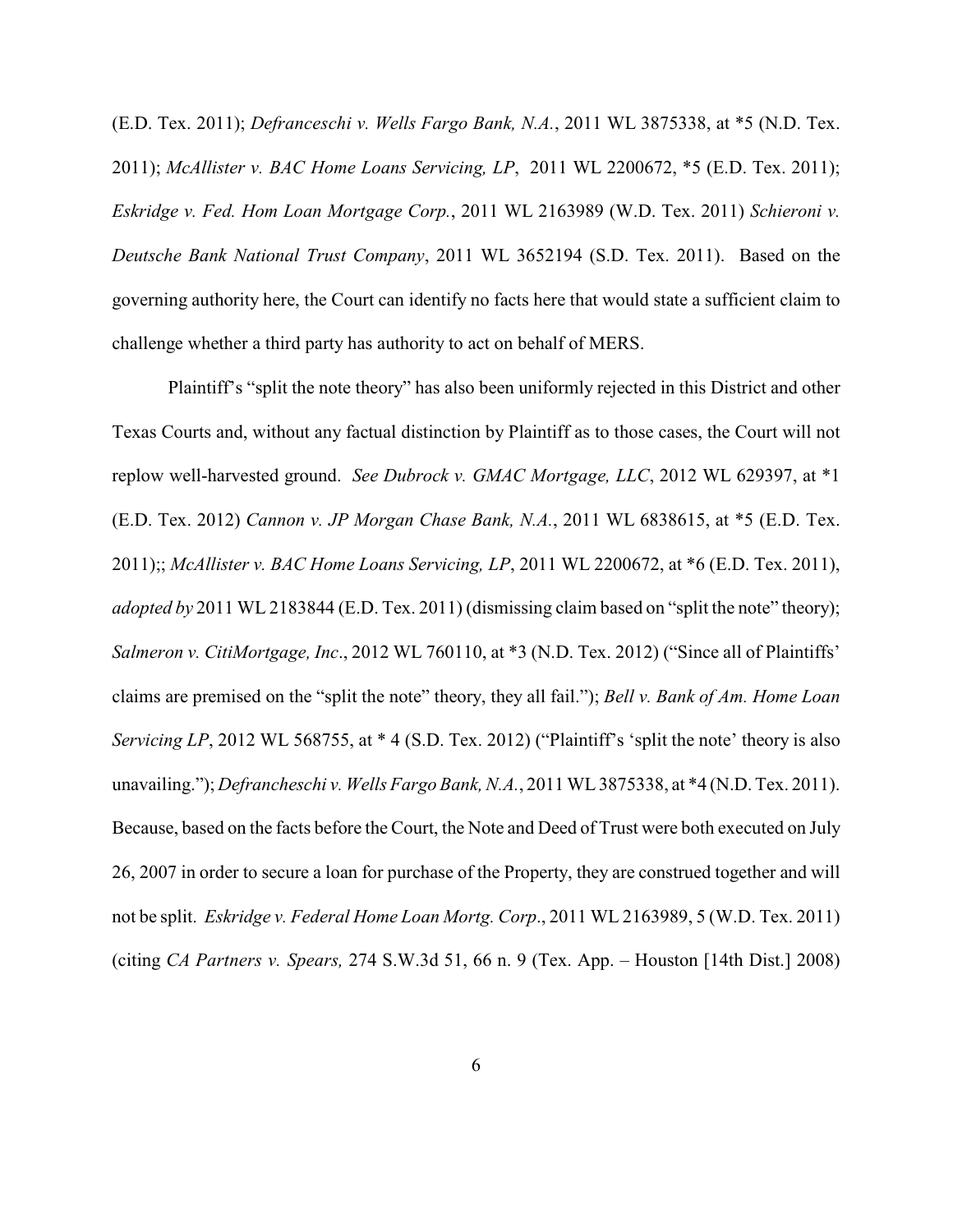(citing *Jones v. Kelley,* 614 S.W.2d 95, 98 (Tex. 1982)).

As a sister district court has recently explained:

Texas law differentiates between enforcement of a promissory note and foreclosure. Foreclosure enforces the deed of trust, not the underlying note. It is an independent action against the collateral and may be conducted without judicial supervision. Enforcement of the promissory note, on the other hand, is a personal action against the signatory and requires a judicial proceeding.

*Wells v. BAC Home Loans Servicing, L.P.*, 2011 WL2163987, 2 (W.D. Tex. 2011) (citing *Slaughter v. Qualls,* 139 Tex. 340, 346, 162 S.W.2d 671, 675 (1942); *Aguero v. Ramirez,* 70 S.W.3d 372, 375 (Tex. App. – Corpus Christi 2002, pet. denied).TEX.PROP.CODE ANN. § 51.002 (West Supp.2007); *Tierra Sol Joint Venture v. City of El Paso,* 311 S.W.3d 492, 499 (Tex. App. – El Paso 2009, pet. denied); Tex. Bus. & Com. Code § 3.401(a); *TrueStar Petroleum Corp. v. Eagle Oil & Gas Corp.,* 323 S.W.3d 316, 319 (Tex. App. – Dallas 2010, no pet.)). In Texas, "[a] trustee has no power to sell the debtor's property, except such as may be found in the deed of trust." *University Sav. Ass'n v. Springwoods Shopping Center,* 644 S.W.2d 705, 706 (Tex. 1982).

Here, Plaintiff has attached to his complaint a February 24, 2012 Corporate Assignment of Deed of Trust assigning MERS's interest in the Deed of Trust as to Plaintiff's Property to Wells Fargo Bank, NA. Dkt. 1-4. The documents before the Court clearly indicate Defendant's rights under the Deed of Trust, and there is no authority to show that possession – or lack of possession – of the Note is of any consequence here. *See, e.g., Athey v. Mortgage Electronic Registration Systems, Inc*., 314 S.W.3d 161 (Tex. App.– Eastland 2010, no pet.) (mortgagee had authority under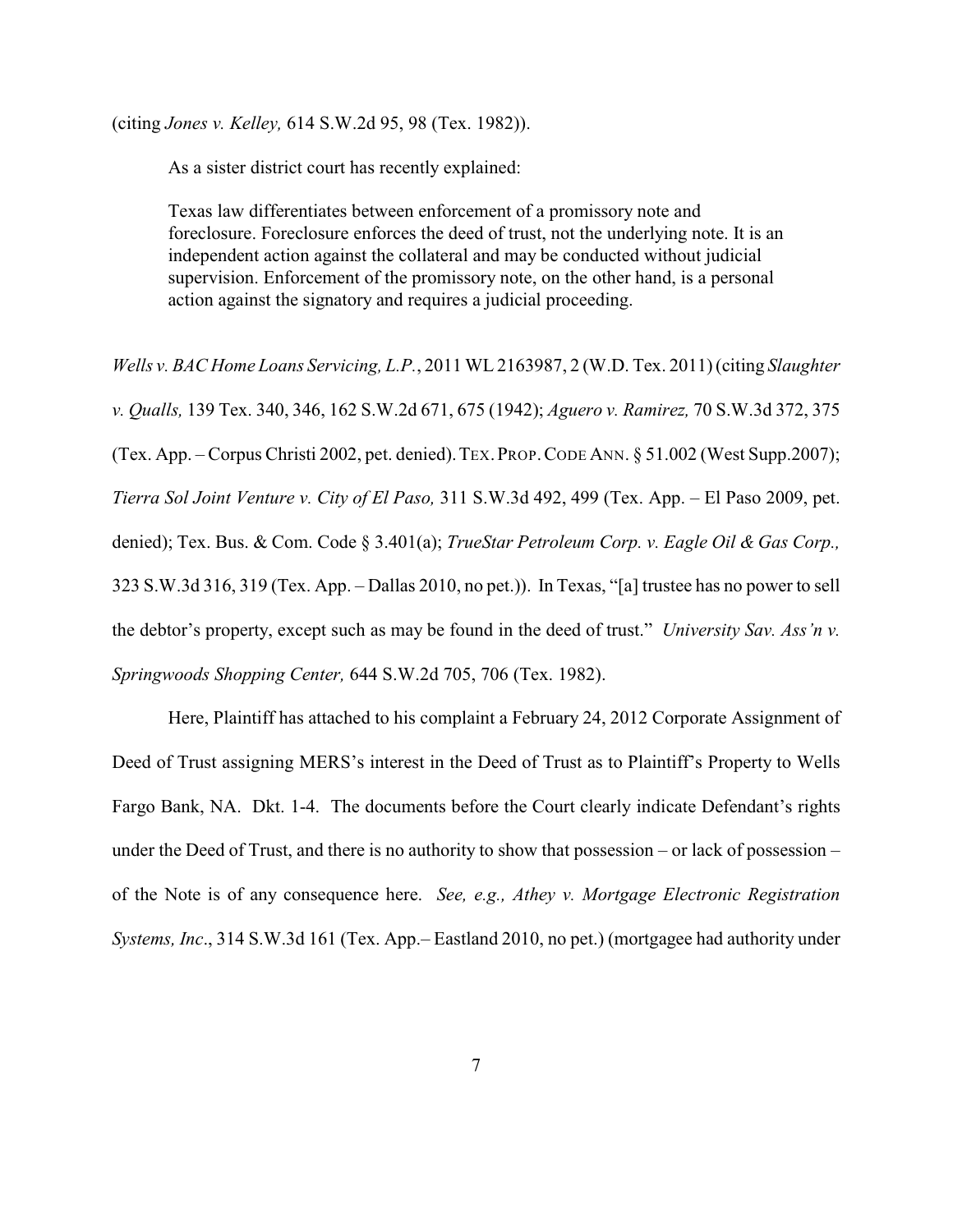deed of trust to proceed with nonjudicial foreclosure, even though it was not the owner and holder of the note). Given the facts before it, the Court finds that Plaintiff cannot challenge Wells Fargo's standing to foreclose on the Property based on an argument that any assignments were improper. As such, without clear (and governing) authority as to the matter and having considered Plaintiff's case-specific allegations here, the Court declines to find that Plaintiff has stated a claim under Section 12.002 of the Texas Civil Practice and Remedies Code that is plausible on its face.

Plaintiff's claim that Defendant violated Section 12.002 of the Texas Civil Practices & Remedies Code and any other challenges to Defendant's authority to foreclosure pursuant to its rights under the Deed of Trust are therefore dismissed.

Because Plaintiff's theories as to Defendant's authority to foreclose is without merit, he has also not stated a claim under the Texas Finance Code and the Texas Debt Collection Act. Plaintiff's allegations as to the violations of the Texas Finance Code do not otherwise provide the grounds of his entitlement to relief beyond mere "labels and conclusions," and are nothing more than "a formulaic recitation of the elements of a cause of action." *Twombly*, 550 U.S. at 555. They are also dismissed for failure to state a claim.

Because Plaintiff has failed to demonstrate any fact issues entitling him to any relief, he is not entitled to an accounting or injunctive relief. *See Animale Group Inc. v. Sunny's Perfume Inc.*, 256 Fed. Appx. 707, 709 (5th Cir. 2007) (accounting is generally an equitable remedy) (citing *Maltina Corp. v. Cawy Bottling Co.,* 613 F.2d 582, 584-85 (5th Cir.1980)); *DSC Comm. Corp. v. DGI Techs, Inc.*, 81 F.3d 597, 600 (5th Cir. 1996) (to assert a request for injunctive relief, Plaintiff